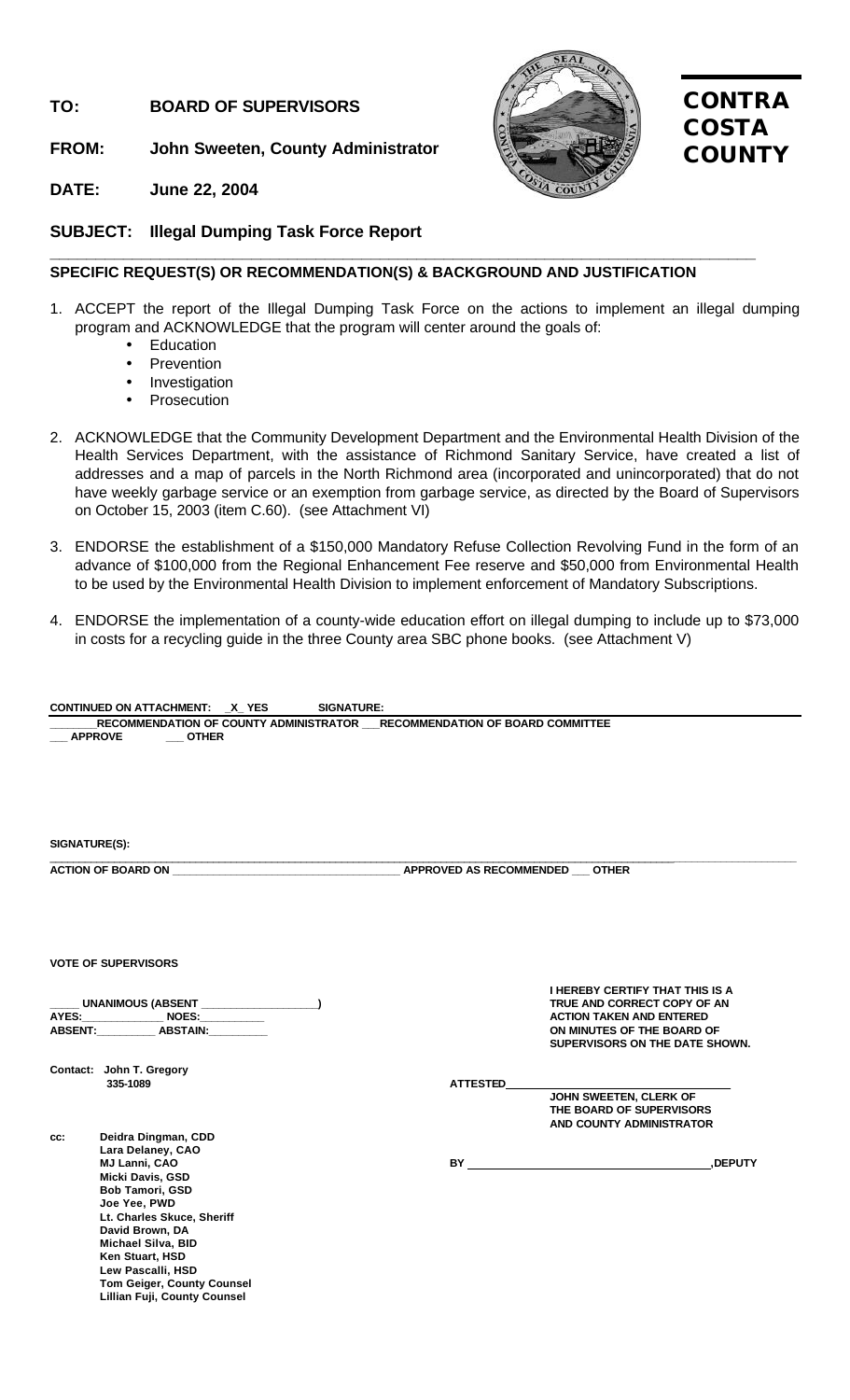- 5. DIRECT the Environmental Health Division to propose amendments to existing County codes related to hauler permits (Chapter 418-2) and mandatory subscription (Chapter 418-6) and forward those proposed amendments to County Counsel and Community Development within 30 days for review and comment.
- 6. ACCEPT staff report from County Administrator's Office on its review of the consolidation of litter/debris pickup activities in the Public Works and General Services Departments. (see Attachment II)
- 7. DIRECT staff of General Services to continue to work with the Probation Department and Sheriff's Office to increase the amount of offender labor and prioritize labor assigned to the County illegal dumping enforcement efforts.
- 8. DIRECT Public Works to work with Sheriff personnel to engage in education and enforcement within unincorporated communities to emphasize street sweeping efforts.
- 9. ACKNOWLEDGE the effort of Republic Services and Electronic Innovations to provide surveillance from their individual properties and authorize up to \$25,000 from the IRRF mitigation funds to assist in support of equipment purchase for pilot monitoring program from these two locations.
- 10. ACKNOWLEDGE that the Sheriff has authorized the use of 911 dispatch system to receive calls regarding illegal dumping in the North Richmond community on a 90 day pilot program trial.
- 11. ENDORSE the use of 1-800-NO-DUMPING as an illegal dumping hotline. DIRECT staff from the Contra Costa Clean Water Program to work with staff from Community Development and the County Administrator's Office to direct calls related to illegal dumping to appropriate phone numbers.
- 12. ACKNOWLEDGE that a North Richmond Community Services Coordinator position will be filled and funded in part by the Redevelopment Agency, Housing Authority and Public Works Department and that this position will work, in part, on the illegal dumping problem in the North Richmond Community.
- 13. ACKNOWLEDGE that the District Attorney staff has participated in all task force meetings and has indicated commitment to prosecute all cases regarding illegal dumping violations as a priority item.
- 14. DIRECT staff of Community Development, Public Works and General Services Department to engage municipal advisory council(s) to explore an "adopt a road program."
- 15. DIRECT staff of the County Administrator's Office and Community Development Department to engage in discussion with county landfill operators and franchised waste haulers to develop additional strategies to address illegal dumping which should include a bulky material removal program and report options within 90 days.

# **FISCAL IMPACT:**

An advance of \$100,000 from the Regional Enhancement Fee reserve designation would be required to initiate the Mandatory Subscription Enforcement program. The printing of the recycling guide is estimated to cost \$73,000. Community Development Department staff has requested contributions from partner agencies to fund the printing.

#### **BACKGROUND:**

On September 23, 2003, the Board of Supervisors approved the Environmental Justice Report from the Environmental Justice Ad Hoc Committee. (see Attachment I) In that report it was recommended that the Board:

RECOGNIZE ongoing work on illegal dumping as a pilot program;

ESTABLISH a task force consisting of representatives from those departments most involved in the resolution of illegal dumping, including but not limited to Health Services (Hazardous Materials Program, Environmental Health), Public Works, General Services, Sheriff, District Attorney, Community Development, Building Inspection, County Counsel, District I, District V, the County Administrator's Office and community representatives and;

DIRECT the task force to report back to the Ad Hoc Committee in 90 days on the progress of developing and implementing a strategy to address the problem of illegal dumping.

On March 18, 2004, the Environmental Justice Ad Hoc Committee requested a report be made to the full Board.

#### Proposed Actions

- A. Prevention
	- 1. Mandatory Subscription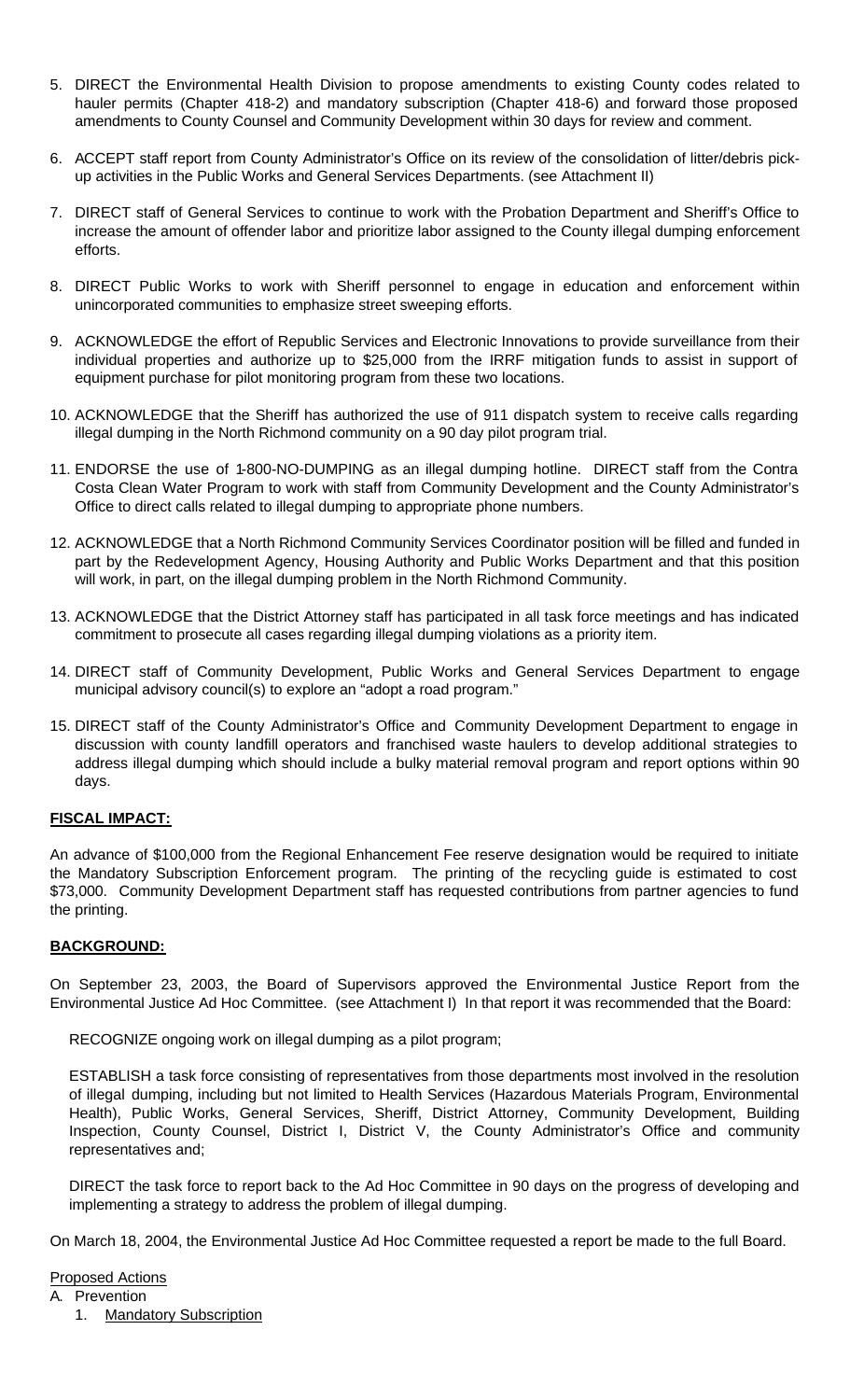Chapter 418-6 of the County Code (commonly referred to as the "Mandatory Subscription Ordinance") was adopted in 1985. This ordinance requires that owners and other persons in control of all premises from which solid waste is generated subscribe for solid waste collection services unless an exemption is granted by the Health Officer. This ordinance provides the County with the authority to subscribe for collection services on behalf of an owner if the owner fails to subscribe within 15 days of receiving written notice from the County, unless they have requested a hearing. The ordinance also authorizes the County to recover actual expenses (including administrative costs and payments made to the hauler) as long as they are not in excess of the amount specified in the notice sent to owner (or written decision from hearing if applicable). The specified mechanism to recover these costs is placement of a special assessment against the parcel on their tax bill.

The County has entered into Franchise Agreements with several private haulers for solid waste and recycling collection in the following unincorporated communities: Alhambra Valley, Bay Point, Bay View/Montalvin Manor, Canyon, Clyde, Crockett, Discovery Bay, East Richmond Heights, El Sobrante, Knightsen, Morgan Territory, North Richmond, Pacheco, Port Costa, Rollingwood and Tara Hills. These Franchise Agreements require that the haulers assist the County in its enforcement of the Mandatory Subscription Ordinance by providing the County with the addresses of properties not subscribing to collection service within their franchise areas and by providing collection service to such properties upon written request by the County.

A source of one-time funding is needed to initiate a pro-active enforcement system for Chapter 418-6. The amount of funding needed will depend on how many owners fail to subscribe to solid waste collection service after receiving notice from the County's Health Officer. For example, if owners of 898 residences failed to subscribe for service, the County would have to pay the haulers between \$15,715 and \$21,372 per month for collection services at these 898 residences.

Upon dedication of funding for this pro-active enforcement system, the following steps could be initiated:

- a. Community Development Department (CDD) requests in writing from each Franchised Hauler a list of addresses of all properties not subscribing to collection service within each County Franchise Area;
- b. CDD transmits list of addresses of properties not subscribing to collection service to the Environmental Health Division of the Health Services Department (HSD);
- c. HSD sends notices to owners of all properties not subscribing to collection service requiring that they either subscribe or request a hearing within 15 days. These notices must state the consequences for not subscribing (including estimated costs that could be levied as special assessment lien against their property);
- d. HSD subscribes for service, including making payments to haulers, on behalf of all owners that do not subscribe or request hearing within 15 days;
- e. HSD keeps an account of the charges incurred for each parcel of real property served including administrative costs;
- f. HSD transmits allowed costs that are not paid within 30 days of final order to the Auditor-Controller and Tax Collector to be entered as assessments against the designated parcels and included on bills for taxes levied against said parcels.

Additional information is provided in Attachment III on mandatory subscription from Ken Stuart from Environmental Health. As a related item, please see Attachment IV on Waste Hauler Permits from Ken Stuart from Environmental Health.

# **What is Illegal Dumping and What is the County currently doing to prevent it**

Illegal dumping is disposal of waste in an unpermitted area. Illegally dumped wastes are primarily non-hazardous materials that are dumped to avoid either disposal fees or the time and effort required for proper disposal. These materials can include: construction and demolition waste such as drywall, roofing shingles, lumber, bricks, concrete, and siding; abandoned automobiles, auto parts, scrap tires, appliances or "white goods", furniture, yard waste, household trash and medical waste

Sites used for illegal dumping vary but may include abandoned industrial, residential, or commercial buildings; vacant lots on public or private property; and infrequently used alleys or roadways. Because of their accessibility and poor lighting, areas along rural roads and railways are particularly vulnerable. Illegal dumping can occur at any time of day but is more common at night or in the early morning hours during warmer months.

If not addressed illegal dumps often attract more waste, potentially hazardous wastes such as asbestos, household chemicals and paints, automotive fluids, and commercial or industrial wastes.

Offenders can include: construction, demolition, remolding, roofing, or landscaping contractors, general hauling contractors, operators of junkyards, automobile repair or tire shops, scrap collectors, local residents and "do-ityourselfers. An individual may claim to be operating a transfer station or recycling business and accept waste at an unpermitted facility, only to abandon the facility when it reaches capacity. A resident may dump wastes that did not get picked up by local waste haulers, such as bulky items, carpeting, or household hazardous wastes. In many cases, illegal dumpers are breaking other laws relating to vehicle licensing, insurance, drug possession or theft.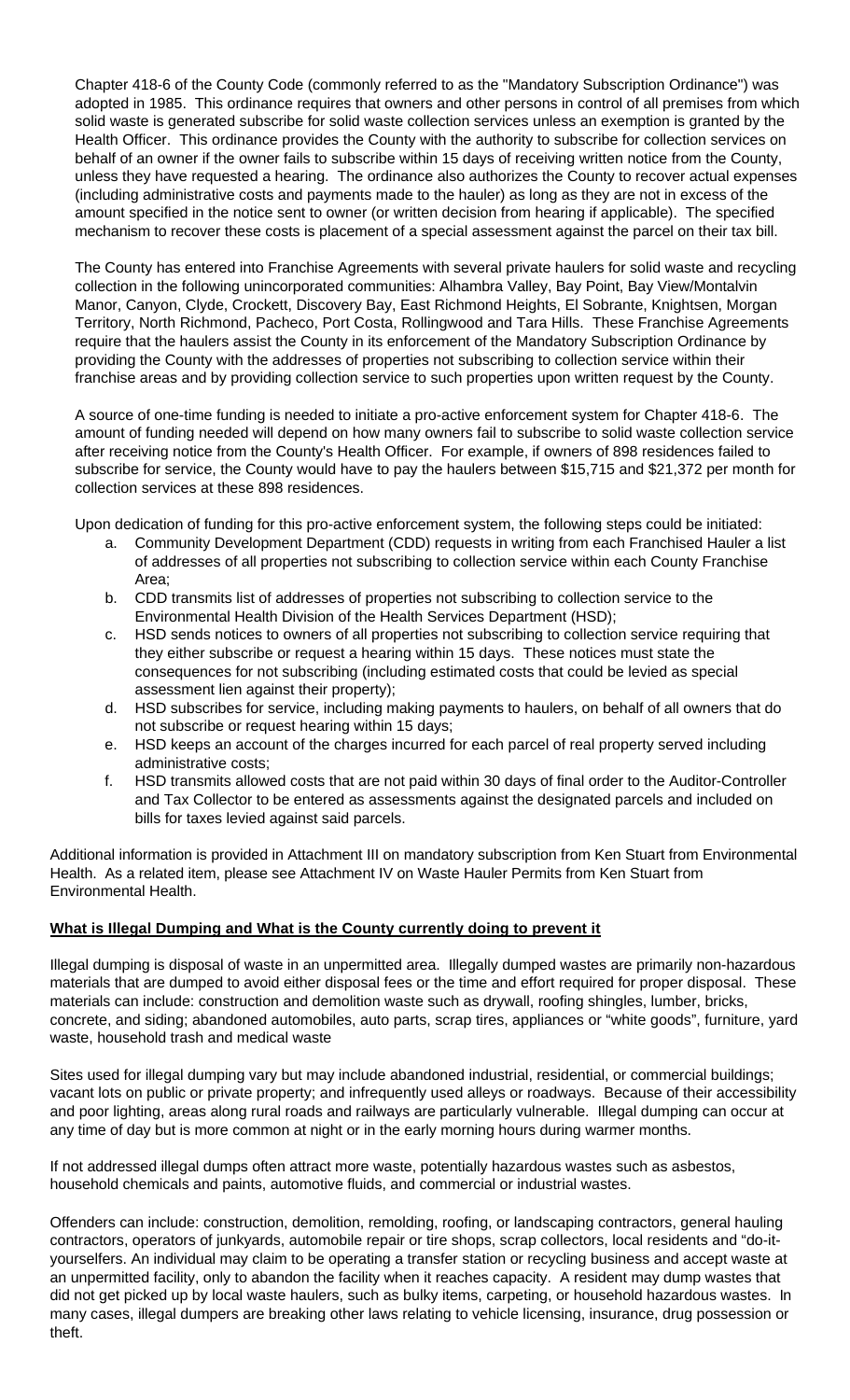The health risks associated with illegal dumping are significant. Ares used for illegal dumping may be easily accessible to people, especially children, who are vulnerable to the physical (protruding nails or sharp edges) and chemical (harmful fluids or dust) hazards posed by wastes. Rodents, insects, and other vermin attracted to dump sites may also pose health risks. Dump sites with scrap tires provide an ideal breeding ground for mosquitoes, which can multiply 100 times faster than normal in the warm, stagnant water in scrap tire casings. Severe illnesses, including encephalitis and dengue fever, have been attributed to disease-carrying mosquitoes originating from scrap piles. In addition, countless neighborhoods have been evacuated and property damage has been significant because of dump sites that caught fire, either by spontaneous combustion or, more commonly, by arson. Illegal dumping can impact proper drainage of runoff, making areas more susceptible to flooding when wastes block ravines, creeks, culverts, and drainage basins. In rural areas, open burning at dump sites can cause forest fires and severe erosion as fires burn away trees and undergrowth. Dumping activities in such areas can also have a negative impact on plants and wildlife. Additionally, runoff from dump sites containing chemicals may contaminate wells and surface water used as sources of drinking water.

Dump sites serve as magnets for additional dumping and other criminal activities. As a result of illegal dumping, property values decrease and the community becomes unattractive to commercial and residential developers. Without the tax revenues that accompany development, the funding available to establish and maintain effective illegal dumping prevention programs is limited. Ultimately, it is the development of areas susceptible to illegal dumping that eradicates the problem.

Finally the costs to local government and industry associated with continuous clearing dumped waste materials are significant. Some urban areas have reported spending several million dollars per year on cleanup, hauling, and disposal activities associated with illegal dump sites. These costs may be passed along to residents in the form of higher service fees or property taxes.

# Existing Activities Related to Illegal Dumping Prevention and Abatement

*Public Works Department*

- A. Litter/debris collection on approximately 640 centerline miles of County roadway. In regards to pick up of illegally dumped debris, Public Works is responsible for dealing with items dumped along the public road right of way under County jurisdiction. Public Works maintains about 700 miles of roadway throughout the county. When a call comes in reporting illegal dumping, information is collected as to the location of the material and a work order request is generated and given to the appropriate road supervisor to investigate. Items that are deemed a road or health safety issues are dealt with immediately to mitigate the any potential hazard. Any dumped items that are not an immediate road or health hazard remain until it can be removed efficiently with available crew. Typically, if the items dumped can be handled manually, a referral is sent to General Services to pick up with their Work Fare Program. Public Works usually handles the large, heavy items such as boats, appliances, furniture, etc. Any dumping complaints can be called into our Maintenance general phone number, 925-313-7000.
- B. Clean water program is responsible for eliminating pollutants from storm drains and natural waterways

Public Works Department

Debris Pickup Costs for fiscal years 1997-98 through 2002-03

| Work   | Activity                              | Cost        | Cost      | Cost      | Cost      | Cost      | Cost      |
|--------|---------------------------------------|-------------|-----------|-----------|-----------|-----------|-----------|
| Order# | Description                           | 2002-2003   | 2001-2002 | 2000-2001 | 1999-2000 | 1998-1999 | 1997-1998 |
| 2304   | Debris Pickup - Countywide            | \$360,717   | \$299,085 | \$259.724 | \$203.485 | \$84,360  | \$44,577  |
| 2315   | Low level hazardous waste - roadside* | \$17,432    | \$12,635  | \$8,411   |           |           |           |
| 2318   | N. Richmond litter/debris pickup**    | \$209,895   | \$142,564 | \$83,252  |           |           |           |
| 2409   | Workfare G21 West County              | \$143,463   | \$79,240  | \$90,103  | \$207,474 | \$76,734  | \$21,914  |
| 2410   | Workfare G31 North County             | \$36,013    | \$40,110  | \$32,653  | \$27,221  | \$12,868  | \$9,695   |
| 2411   | Workfare G36 East County              | \$242,183   | \$110,528 | \$120,338 | \$65,512  | \$11,417  | \$4,795   |
| 2412   | Workfare G41 South County             | \$36,010    | \$54,447  | \$17,777  | \$19,343  | \$11,931  | \$2,106   |
|        |                                       | \$1,045,713 | \$738,609 | \$612,258 | \$523,035 | \$197,310 | \$83,087  |

\* Environmental Health discontinued the collection of low-level hazardous materials for the roadway after fiscal year 1999-2000.

\*\* The tracking of debris collection costs specifically to the North Richmond area was initiated in fiscal year 2000-2001.

#### *General Services Department*

A. General Services uses manual labor to do roadside litter pick-up. GSD crews pick up debris, tires, discarded furniture, appliances, and assorted garbage. GSD does not use heavy equipment to pick up items or materials for removal, nor do the crews pick up low-level hazardous material; this is a function performed by Public Works. The crews dispose of the material by using County garbage services and/or direct hauling to the dumps.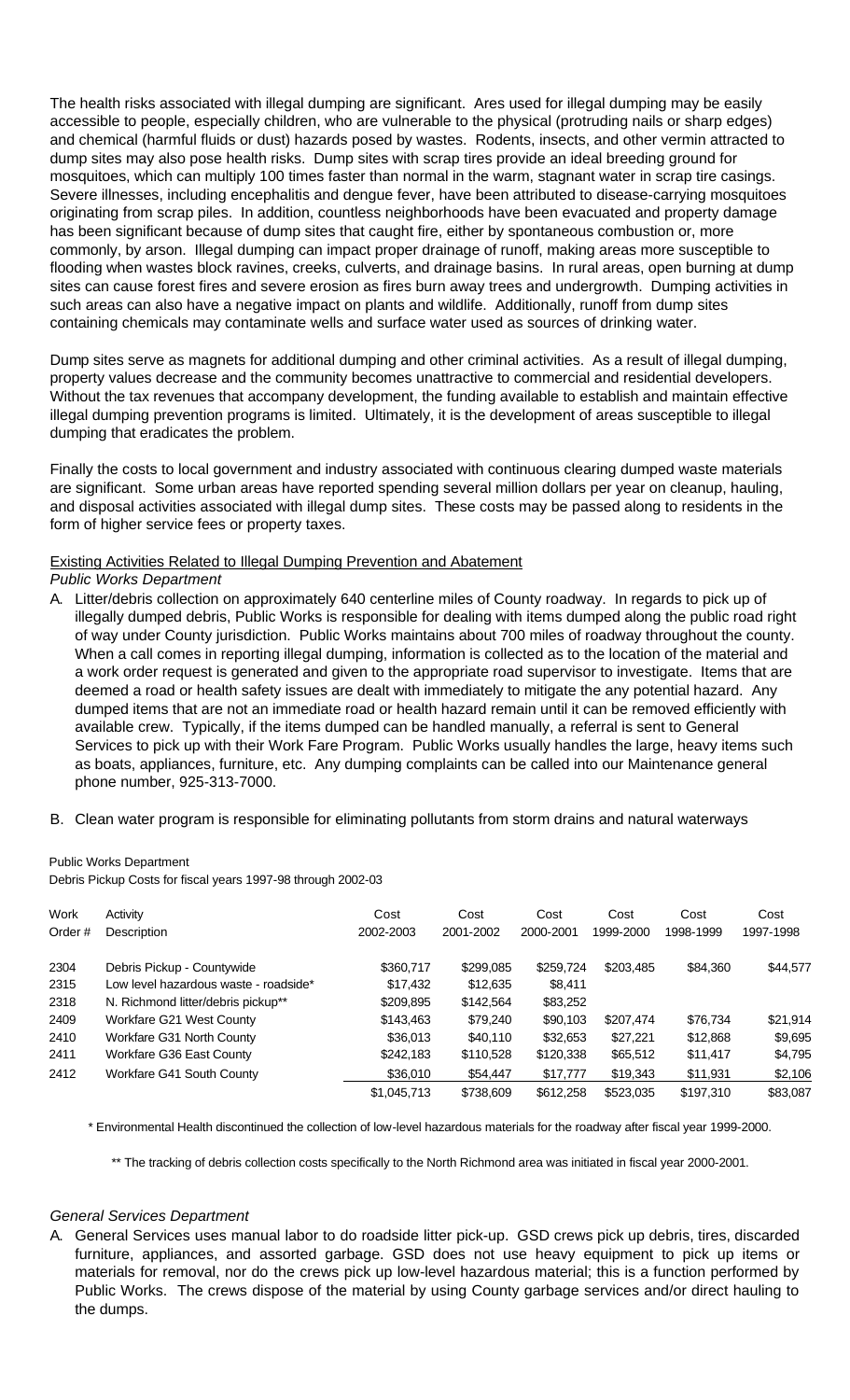- B. At this time, due to budget constraints, Public Works staff is only picking up litter/debris that poses as immediate road or health safety issue and has instructed General Services staff to follow suit. All other debris will accumulate until it is cost efficient to send a work crew out for its removal.
- C. GSD crews are composed of a permanent Work Program Crew Leader and one to three temporary Work Program Aides. The number of WPAs fluctuates with the number of referrals made to GSD by EHSD, as well as the reliability of the staff hired.
- D. The GSD Work Program, including the recycling operations, has been very effective for many years in providing work experience for welfare recipients and providing the County with unskilled, manual services at a low cost. Recently, however, the decreased numbers of welfare referrals, increased costs of salary and benefits, increased disposal fees, and the reduction in budget for roadside litter have had a significant impact on this program.
- E. The funding for roadside litter pick-up throughout the County, allocated to General Services by the Public Works Department, for FY 2003-04 is \$320,000.
- F. The Keller Mitigation funds are granted directly to General Services for removal of litter and landscape maintenance in the Bay Point and Bethel Island areas. The amount granted for FY 2003-04 is \$145,000. These two sources of funding, the only two identified for litter pick-up purposes at this time, are budgeted at a total of \$465,000 for fiscal year 2003-04.

## FOR ADDITIONAL INFORMATION ON THIS MATTER, PLEASE SEE ATTACHMENT II.

## *Building Inspection Department*

- A. One inspector assigned to North Richmond, two assigned to Bay Point, performs daily inspections in their areas. The Property Conservation Division provided Code Enforcement for the Building Inspection and Community Development Departments. We enforce Title 7 and Title 8 of the County ordinance. We also provide enforcement and inspection services in 39 Mobile Homes Parks located in the unincorporated areas of the County. We provide building code enforcement for the Cities of Clayton, Moraga, Lafayette and Orinda. Grading violations are investigated and enforced by the Grading Inspectors in the Building Inspection Department.
- B. Letters to property owners
- C. Abatement of dumping on private property
- D. Notify other departments of dumping
- E. We have one inspector assign to North Richmond and two to Bay Point. The inspectors are in their areas daily. We send letters to property owners, notify other departments of dumping, and abate dumping on private property.
- F. The inspectors spend about half of their time on dumping issues. This adds up to approximately \$150,000.00 per year. Placing a tax lien on the property covers the cost of the abatement. Some may take years to collect but we do collect on most. The department may not be reimbursed if the property is not sold for enough to cover all the bills. The department estimates its losses at \$10,000 per year.
- G. The new ordinance allows us to fence the property. This has changed the location of the dumping. They are now dumping on the street and not on lots.

#### *Community Development Department*

- A. Oversight of the County's solid waste collection franchise agreements in some unincorporated areas and coordination with JPA and Special Districts that directly franchise solid waste collection in the remaining unincorporated areas.
- B. Oversight of existing and future solid waste facilities in the unincorporated areas subject to County land use permits.
- C. Provide referrals and information regarding recycling and disposal facilities through the County Recycling Hotline.
- D. Our department does not clean-up illegally dumped materials; the most related cost we have incurred is our staff time spent on the EJ Illegal Dumping pilot (attend meetings and review/comment on reports).
- E. Our department's involvement in the illegal dumping issue is as a result of our responsibility to: (1) oversee the County's solid waste collection franchise agreements in various Unincorporated areas -and- (2) oversee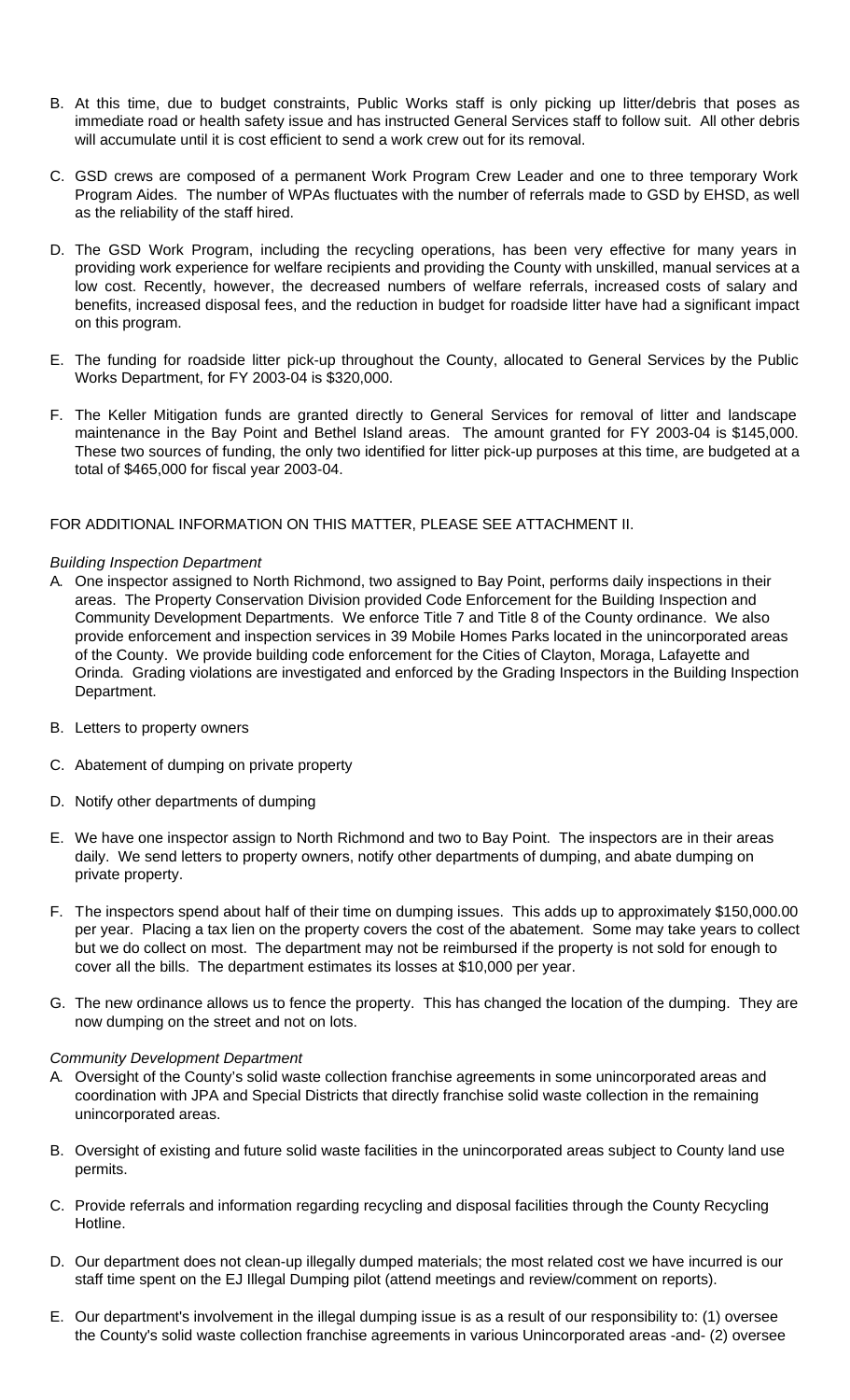existing or establishment of new solid waste facilities subject to County Land Use Permits. The County's solid waste collection franchise agreements are meant to regulate the terms of collection of waste from residences and commercial businesses (not industrial businesses). These agreements require the franchise haulers to assist the County with enforcement of the County's mandatory subscription ordinance. In addition to regular weekly garbage collection from residences, these agreements require the haulers to provide 1 to 2 on-call large pick-ups per residence per year (about 11 33-gallon trash bags per pick-up). The haulers are also required to provide up to ten 20-cubic yard drop-boxes per year for community clean-up days (locations to be selected by the County). There are requirements in the County's Land Use Permits for some of the solid waste transfer stations and landfills which require the operators to collect litter in certain areas near their facilities.

- F. Additionally, our department is responsible for staffing the County's Recycling Hotline where we provide information regarding the facilities or services in their area that accept materials for reuse, recycling or disposal. This Hotline is a toll-free number that can be used by residents and businesses.
- G. These responsibilities although related to illegal dumping are not actions taken solely to prevent or abate illegal dumping; therefore, representing the money or staff-hours spent on these activities as being "spent on prevention/abatement of illegal dumping" would be misleading.
- H. CDD incurred \$25,660.80 in staff costs related to Environmental Justice (including Illegal Dumping Pilot) for FY 2002-2003. We do not have this amount broken down between overall EJ and the Illegal Dumping Pilot, however we estimate that the Illegal Dumping Pilot represents about 15-20% of the staff costs (\$3,849.12 – \$5,132.16).
- I. CDD spent 186.10 staff hours related to Environmental Justice (including Illegal Dumping Pilot) during FY 2002-2003. We do not have this amount broken down between overall EJ and the Illegal Dumping Pilot, however we estimate that the Illegal Dumping Pilot represents about 15-20% of the staff time (28-37 hours).

# *Environmental Health Division*

- A. The California Integrated Waste Management Board (CIWMB) has designated Contra Costa Environmental Health as the Local Enforcement Agency for Solid Waste Programs. In addition to permitting and inspection of landfills and transfer stations, the Division staff provided services in waste tire abatement and nuisance abatement.
- B. Waste Tire: A program receiving grant funding form the CIWMB, the program staff are responsible for guiding the proper disposal of waste tries on property throughout the county (excluding Pittsburg).
- C. Nuisance Abatement/Code Enforcement: Staff initiates, investigates and abates complaints about solid waste (including litter) and animal waste accumulation on vacant and occupied properties. These services are provided in all unincorporated areas of the county and in cities that request the service.
- D. Funding levels are based on tonnage fees, and remain the same as least fiscal year. Addition of the Waste tire grant included offset fees for costs related to exclusive disposal of waste tires and waste tire site cleanup.
- E. \$133,650 (3,600 hours) staff costs for three E.H. Technicians working on illegal dumping.

#### *Hazardous Materials Programs Division*

- A. The Health Services Department's Hazardous Materials Programs Division is responsible for the regulation and oversight of businesses in Contra Costa County that handle, store, and process hazardous materials. One additional program responsibility that we carry is as the Primary Response Agency for inappropriately released, spilled, abandoned or dumped hazardous materials in all areas of the County.
- B. The Incident Response Team (IRT) is one of the major Programs of the Division. The IRT is comprised of highly trained and experience Hazardous Materials Specialists who have to be certified, at a minimum, with 240 hours of training by the California Specialized Training Institute. In addition, they bring with them science degrees and years of experience in a broad spectrum of regulatory agencies and industry.
- C. There are presently four (4) four (4) person teams available for duty. One team is on duty 24/7. This staffing level can be expanded as the circumstances dictate.
- D. The IRT receives calls from citizens, police agencies, and other agencies regarding discovered hazardous materials dumped at various locations and in various states of containment. Based on the IRT's evaluation of the response needed, they usually respond when requested by an Incident Commander or if there appears to be a potential or existing imminent threat to the community or the environment.
- E. When a call is received, either in our office during regular work hours or from Sheriff's Dispatch after hours, the Lead, Incident Response Team member, evaluates the situation; and if the circumstances dictate that there is a potential threat to the Community' Health, the Incident response team goes to the site. Upon arriving at the scene, the IRT works with the Incident Commander, if present; or conducts an assessment,